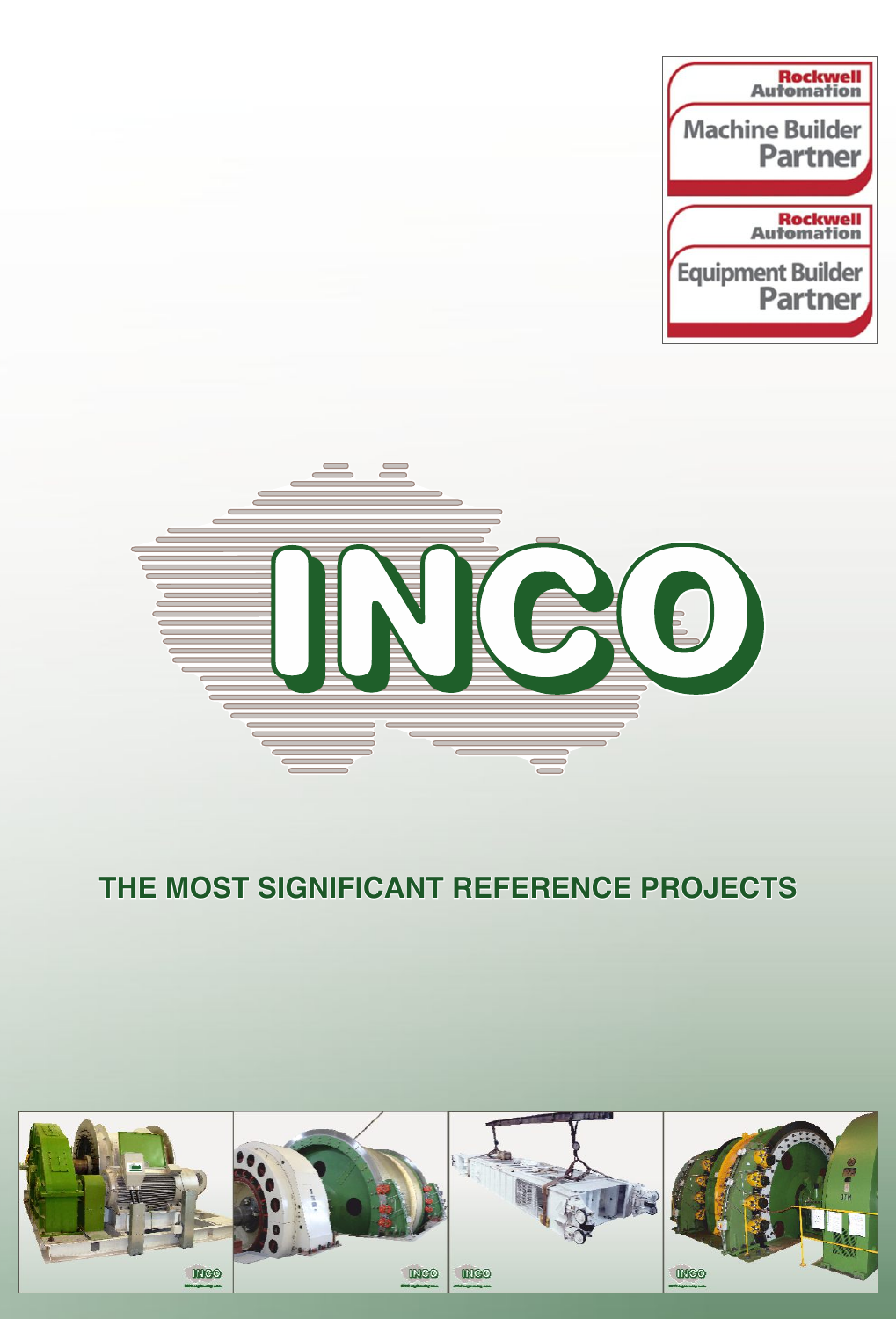



**INGO** 

#### *Russian Federation* **OAO Apatit**<br>2004 1x dou

**projects – supply**

2004 1x double drum winder 2B5024, 2x 2400 kW<br>2004 2x pulley with diameter 5 m

**Most significant foreign reference** 

- 2004 2x pulley with diameter 5 m<br>2005 2x six rope winder 6K5022
- 2005 1x six rope winder 6K5022, 2x 5500 kW<br>2005 1x pulley with diameter 3 m
	- 1x pulley with diameter 3 m

#### **OAO Yuzhnyi Kuzbass (Sibirginskaya)**

- 2008 1x four rope winder 4K4016, 1x 2000 kW<br>2008 1x pulley with diameter 3 m
- 2008 1x pulley with diameter 3 m<br>2008 1x pulley with diameter 2.5
- $1x$  pulley with diameter 2.5 m

#### **OAO PPGCHO Krasnokamensk**<br>2008 1x double drum 2B5024

- 2008 1x double drum 2B5024<br>2008 1x pulley with diametr 4
- $1x$  pulley with diametr 4 m

#### **OOO Eurochem-Volgakaliy**<br>2011 1x six rope winder 6K5529

- 2011 1x six rope winder 6K5529, 2x 5500 kW<br>2011 2x pulley with diameter 5.5 m
- 2011 2x pulley with diameter 5,5 m<br>2011 1x four rope winder 4K4016.1
- 2011 1x four rope winder 4K4016, 1x 2000 kW<br>2011 2x pulley with diameter 4 m
- 2011 2x pulley with diameter 4 m<br>2011 1x single drum winder 1B20
- 2011 1x single drum winder 1B2016, 1x 360 kW<br>2011 1x single drum winder 1B2016, 1x 360 kW
- 2011 1x single drum winder 1B2016, 1x 360 kW<br>2011 3x pulley with diameter 2 m
- 2011 3x pulley with diameter 2 m<br>2011 2x skip 55 ton / 40m<sup>3</sup>
- 2011 2x skip 55 ton / 40m<sup>3</sup>
- 2011 1x fully automated loading station<br>2011 1x fully automated unloading station
- 2011 1x fully automated unloading station<br>2011 1x suspension equipment for winding
- 1x suspension equipment for winding and balancing containers Sadex<br>2011 1x equi
- 1x equipment for replacement of ropes and transport containers Sadex

## **OAO Mosmetrostroj**

- 2011  $4x$  double drum 2B2810, 1x 250 kW<br>2011  $8x$  pullev with diameter 2.5 m.
- 8x pulley with diameter 2,5 m,

### **OAO Gajski GOK**<br>2012 1x four rope w

- 2012 1x four rope winder 4K3316, 1x 800 kW<br>2012 2x pulley with diameter 3 m
- 2012 2x pulley with diameter 3 m<br>2012 1x four rope winder 4K5018
- 2012 1x four rope winder 4K5018, 2x 1200 kW<br>2012 2x pullev with diameter 4 m
- 2012 2x pulley with diameter 4 m<br>2012 1x eight rope winder 8K503
- 2012 1x eight rope winder 8K5032, 2x 5500 kW<br>2012 2x pulley with diameter 4 m
- 2012 2x pulley with diameter 4 m<br>2012 1x single drum winder 1B69
- 1x single drum winder 1B6560, 1x 3100 kW

### **OOO Eurochem-Volgakaliy**<br>2013 1x single drum 1B5317, 2x 5

- $2013$  1x single drum 1B5317,  $2x$  5500 kW<br> $2014$  2x mobile single drum winder in cont
- 2x mobile single drum winder in container design 1B2622, 2x 1250 kW<br>2014 2x mine sign
	- 2x mine signalling system

## **OOO Eurochem-UKK (Palasher)**<br>2014 2x double drum winder 2B6028. 1x

- 2014 2x double drum winder 2B6028, 1x 6000 kW<br>2014 1x four rope winder 4K4016, 1x 1800 kW
- 1x four rope winder 4K4016, 1x 1800 kW
- 2014 1x single drum winder 1B3020, 1x 950 kW
- 2014 4x mine signalling system
- 2014 2x fully automated loading station<br>2014 2x fully automated unloading stati
- 2014 2x fully automated unloading station<br>2014 5x skin 30ton/23m<sup>3</sup>
- 2014 5x skip 30ton/23m<sup>3</sup>
- 2014 1x cage 25 ton<br>2014 1x emergency
- 1x emergency cage
- 2014 2x pulley with diameter 4 m<br>2014 4x pulley with diameter 6 m
- 4x pulley with diameter 6 m
- 
- $2014$  1x pulley with diameter 3 m<br> $2014$  1x Suspension equipment for
- 2014 1x Suspension equipment for winding and balancing ropes Sadex<br>2014 Faulpment for replacement of ropes and transport containers Sade Equipment for replacement of ropes and transport containers Sadex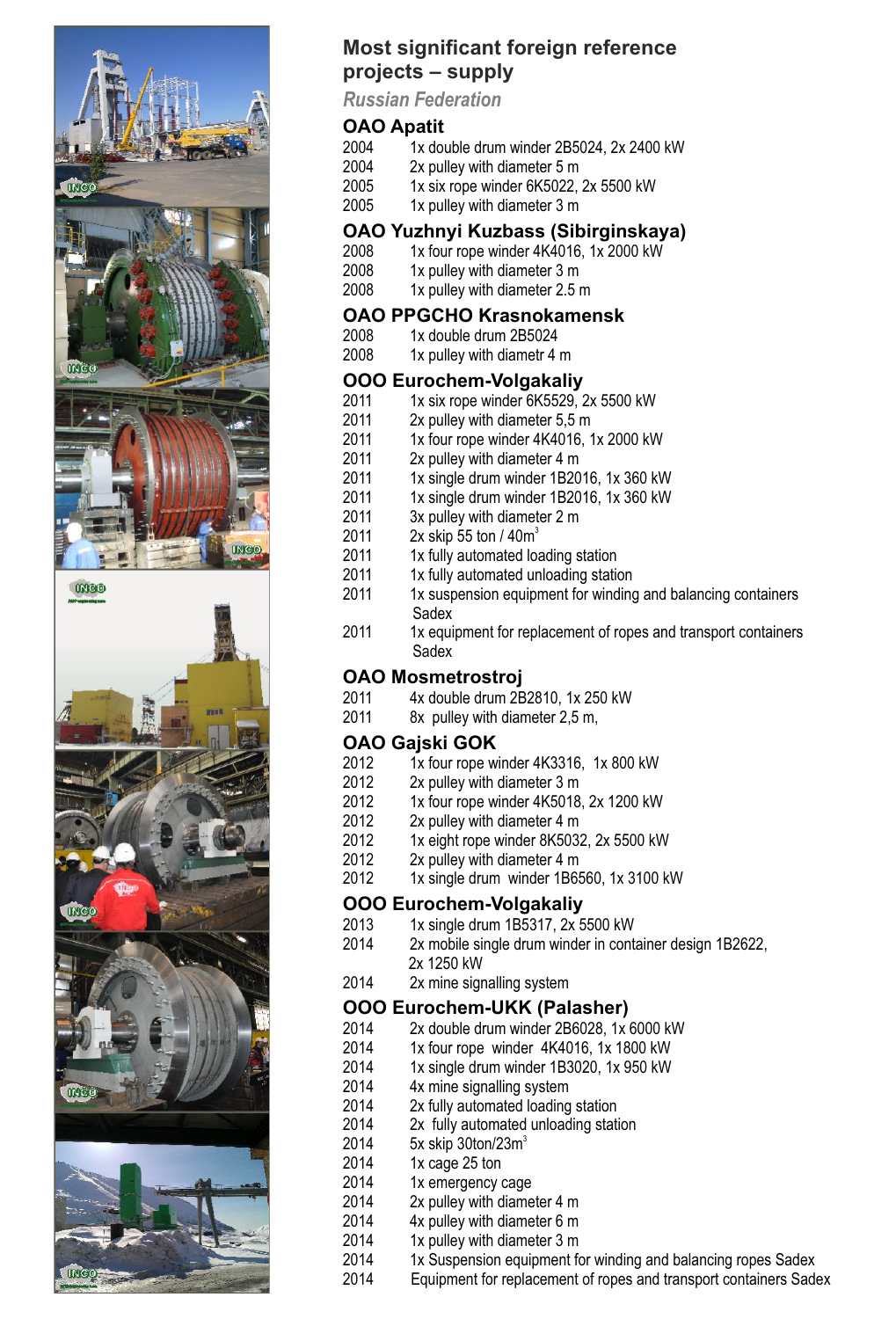

#### *India*

### **Essar Steel Limited**<br>2010 12x brake system

12x brake system

#### **Most significant current projects**

*Russian Federation*

#### **OOO Bashkirskaya med**<br>2015 - 2x single drum winder 1F

- 2015 2x single drum winder 1B5022, 1x 1760kW<br>2015 2x pulley with diameter 5m
- 2015 2x pulley with diameter 5m<br>2015 2x mine signalling system
- 2015 2x mine signalling system<br>2015 2x set of suspended gear
- 2x set of suspended gear

#### **OOO Shakhtostroitelnoe upravlenie**

- 1x mobile single drum winder in container design 1B2622, 1x 1250 kW<br>2015 1x pulley with diamet
- 2015 1x pulley with diameter 3 m<br>2015 1x mine signalling system
- 2015 1x mine signalling system<br>2015 2x set of suspended gear
- 2x set of suspended gear

### **OAO Kombinat KMA Ruda**<br>2015 1x double drum winder 2B5

- 2015 1x double drum winder 2B5024, 2x 1150 kw<br>2015 2x double drum winder 2B4023, 2x 750 kW
- 2015 1x double drum winder 2B4023, 2x 750 kW<br>2015 1x pullev with diameter 5m
- 2015 1x pulley with diameter 5m<br>2015 1x pulley with diameter 4m
- $2015$  1x pulley with diameter 4m<br> $2015$  2x mine signalling system
- 2x mine signalling system

#### *India*

#### **Shriram EPC/Hutti Gold Mines**<br>2015 1x double drum winder 2B5816

- 2015 1x double drum winder 2B5816, 2x 1180 KW<br>2015 1x four rone winder 4K3015 1x1250kW
- 1x four rope winder 4K3015, 1x1250kW

#### **Most significant domestic references – modernization**

#### *Czech Republic*

### **OKD, a.s., mine Paskov**<br>2009 Modernization TZ II/3

2009 Modernization TZ II/3 (4K4016) winder with lining, Brake panel with disc Svendborg BFSH515 including anchorage. Electrohydraulic brake system Frenomatic HR19K. Digitalized machinist control panel. Electrohydraulic system Tribonik for bearing lubrication.

#### **OKD, a.s., mine Paskov**<br>2010 Modernization T7II/4A

Modernization TZII/4A

 Electropneumatic brake system Sistonik PR6B. Machinists control panel, Switch-boards, cabin, converter and regulation set MODULEX with Digital regulation EMADYN.

#### **OKD, a.s., mine Paskov**<br>2010 Modernizatin TZ II/4B

Modernizatin TZ II/4B Electro-pneumatic brake system Sistonik PR6B. Modernization machinist control panel.

### **OKD, a.s., mine Darkov**<br>2010 Modernization TZ Dark

Modernization TZ Darkov 1 Electro-pneumatic brake system Sistonik PR6B.

### **OKD, a.s., mine Darkov**<br>2010 Modernization T7 Mir 4

Modernization TZ Mír 4 Sever (4K5016) Thyristor convertor VARIANT, converter and regulation set MODULEX with Digital convertor EMADYN.

#### **OKD, a.s. mine Karviná, závod ČSA**

2011 Modernization TZ 2 (1K7000) Thyristor convertor VARIANT. Converter and regulation set MODULEX with digital convertor EMADYN. Electro-pneumatic brake system Sistonik PR6B, machinist control panel, cabin, switch-boards.